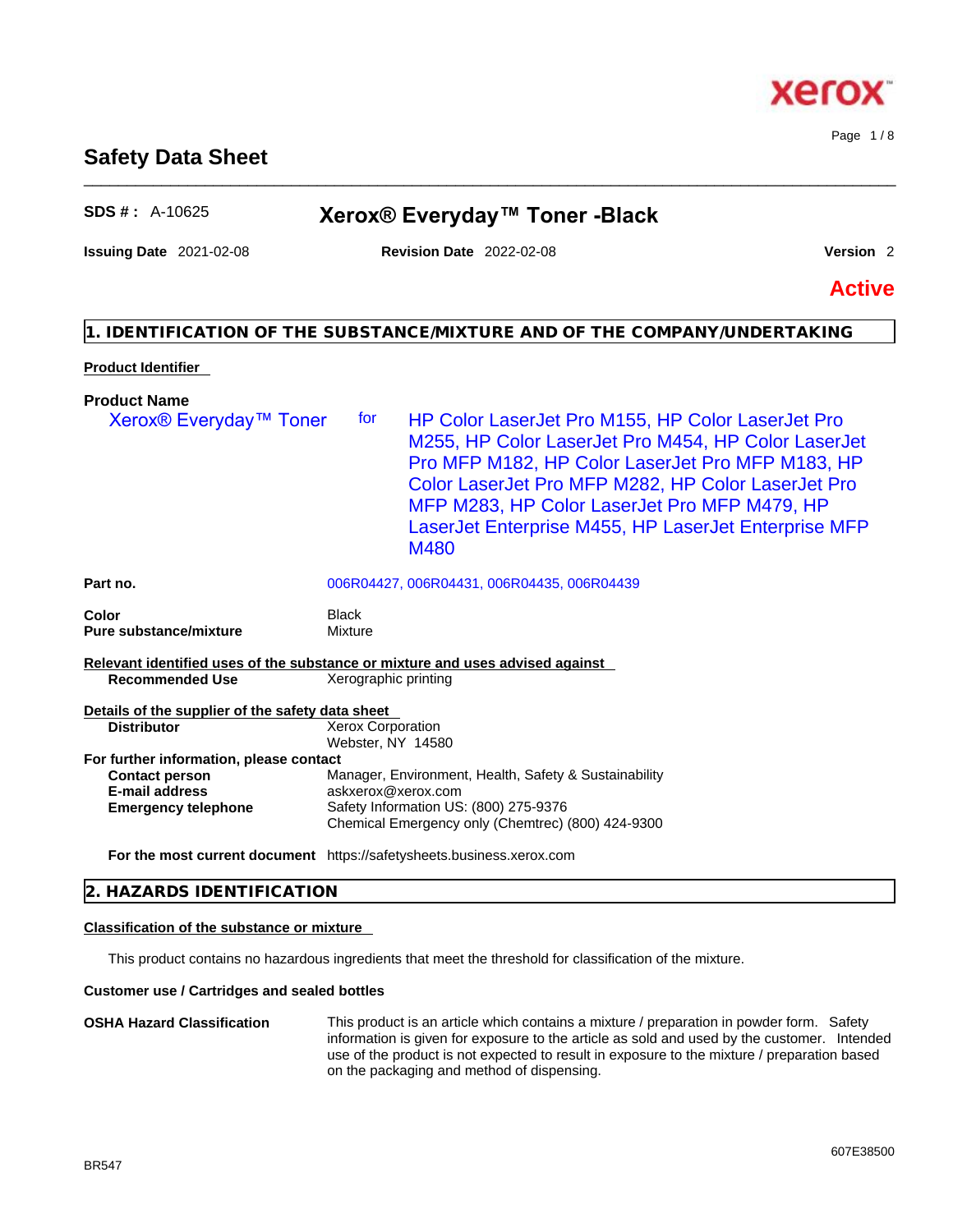

While this material is not considered hazardous by the OSHA hazard Communication Standard (29 CFR 1910.1200), this SDS contains valuable information for the safe handling and proper use of the product. This SDS should be retained and made available to employees and other users of this product.

#### **Label elements**

**Signal Word** None

**Hazard Statements** None required

**Precautionary Statements** None required

#### **Other hazards**

Not a PBT according to REACH Annex XIII May form explosible dust-air mixture if dispersed

#### **3. COMPOSITION/INFORMATION ON INGREDIENTS**

#### **Mixtures**

| <b>Chemical Name</b>       | CAS No.     | Weight % | <b>Classification (Reg.</b><br>1272/2008) | <b>Hazard Statements I</b> |
|----------------------------|-------------|----------|-------------------------------------------|----------------------------|
| Styrene acrylate copolymer | Proprietary | 70-80    | $\sim$                                    | $\overline{\phantom{m}}$   |
| Amorphous silica           | 7631-86-9   | 1-10     | $- -$                                     | $\overline{\phantom{a}}$   |
| Carbon black               | 1333-86-4   | 1-10     | $- -$                                     | $\overline{\phantom{m}}$   |
| Wax                        | Proprietary | 1-10     | $- -$                                     | $\overline{\phantom{m}}$   |

"--" indicates no classification or hazard statements apply.

## **4. FIRST AID MEASURES Description of first-aid measures** General **advice** For external use only. When symptoms persist or in all cases of doubt seek medical advice. Show this material safety data sheet to the doctor in attendance. **Eye contact IMMEDIATELY** Immediately flush with plenty of water. After initial flushing, remove any contact lenses and continue flushing for at least 15 minutes **Skin contact** Wash skin with soap and water<br> **Inhalation** Move to fresh air **Move to fresh air Ingestion Rinse mouth with water and afterwards drink plenty of water or milk Most important symptoms and effects, both acute and delayed Acute toxicity Eyes** No known effect **Skin** No known effect **Inhalation** No known effect **Ingestion** No known effect **Chronic toxicity** No known effects under normal use conditions **Main symptoms Overexposure may cause:**  mild respiratory irritation similar to nuisance dust.<br>None under normal use conditions **Aggravated Medical Conditions Indication of immediate medical attention and special treatment needed Protection of first-aiders** No special protective equipment required **Notes to physician** Treat symptomatically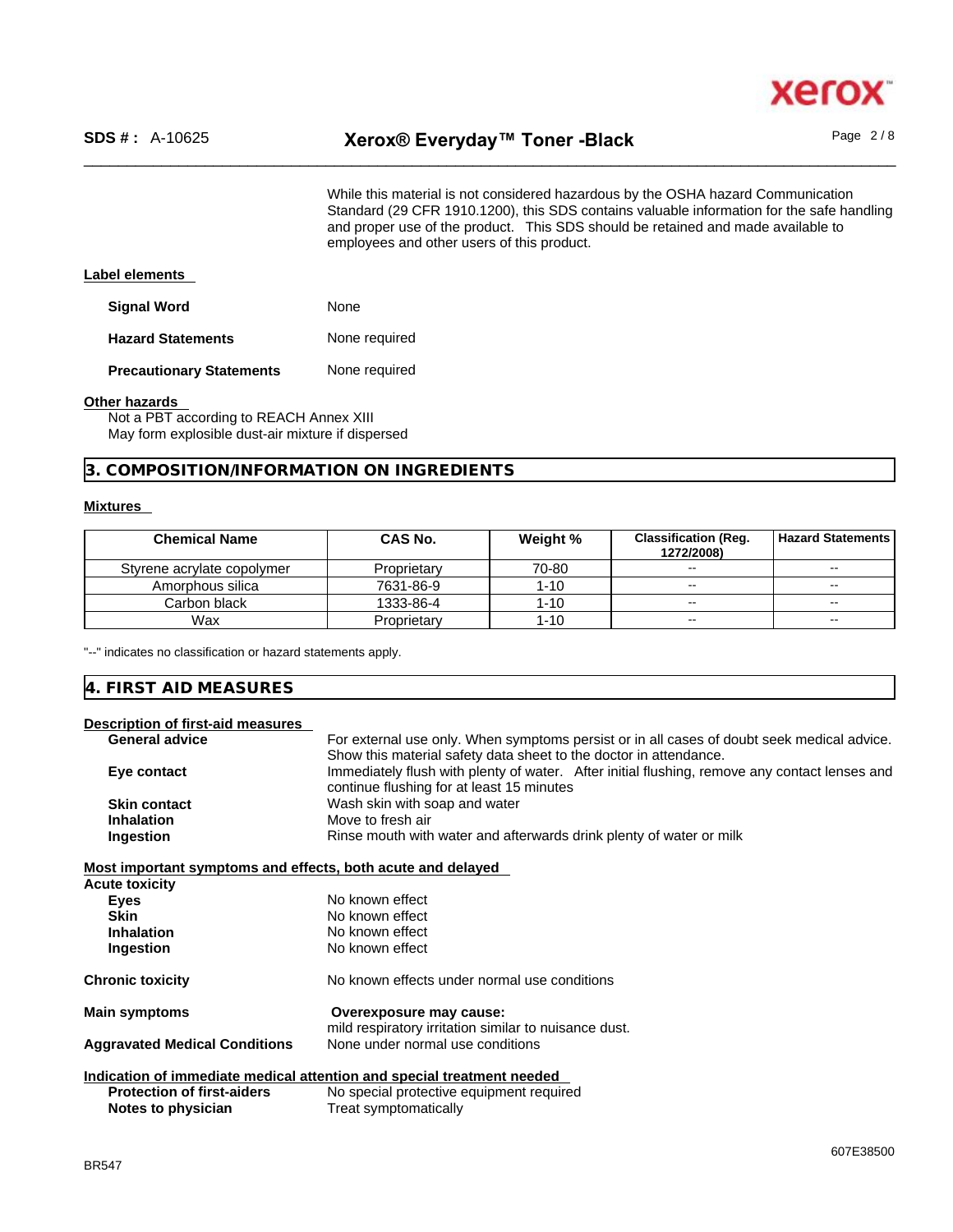xer

#### **5. FIRE-FIGHTING MEASURES**

#### **Extinguishing media**

**Suitable extinguishing media** Use water spray or fog; do not use straight streams, Foam **Unsuitable extinguishing media** Do not use a solid water stream as it may scatterand spread fire

#### **Special hazards arising from the substance or mixture**

Fine dust dispersed in air, in sufficient concentrations, and in the presence of an ignition source is a potential dust explosion hazard

#### **Hazardous combustion products**

Hazardous decomposition products due to incomplete combustion, Carbon oxides, Nitrogen oxides (NOx)

#### **Advice for fire-fighters**

In the event of fire and/or explosion do not breathe fumes. Wear fire/flame resistant/retardant clothing. Use self-contained pressure-demand breathing apparatus if needed to prevent exposure to smoke or airborne toxins. Wear self-contained breathing apparatus and protective suit

| Other information   |                                         |
|---------------------|-----------------------------------------|
| <b>Flammability</b> | Not flammable. Will not readily ignite. |
| <b>Flash point</b>  | Not applicable                          |

#### **6. ACCIDENTAL RELEASE MEASURES**

#### **Personal precautions, protective equipment and emergency procedures**

Avoid breathing dust

#### **Environmental precautions**

Although toner is not an aquatic toxin, microplastics may be a physical hazard to aquatic life and should not be allowed to enter drains, sewers, or waterways

#### **Methods and material for containment and cleaning up**

| <b>Methods for containment</b> | Prevent dust cloud                                                                 |
|--------------------------------|------------------------------------------------------------------------------------|
| Methods for cleaning up        | Use an electrically protected vacuum cleaner to remove excess, then wash with COLD |
|                                | water. Hot water fuses the toner, making it difficult to remove                    |

#### **Reference to other sections**

See section 12 for additional ecological information See Section 13 for additional information

#### **7. HANDLING AND STORAGE**

#### **Precautions for safe handling**

| Advice on safe handling | Handle in accordance with good industrial hygiene and safety practice, Avoid dust |
|-------------------------|-----------------------------------------------------------------------------------|
|                         | accumulation in enclosed space, Prevent dust cloud                                |
|                         |                                                                                   |

**Hygiene measures** None under normal use conditions

#### **Conditions for safe storage, including any incompatibilities**

#### **Technical measures and storage conditions**

Keep container tightly closed in a dry and well-ventilated place, Store at room temperature

**Incompatible products** None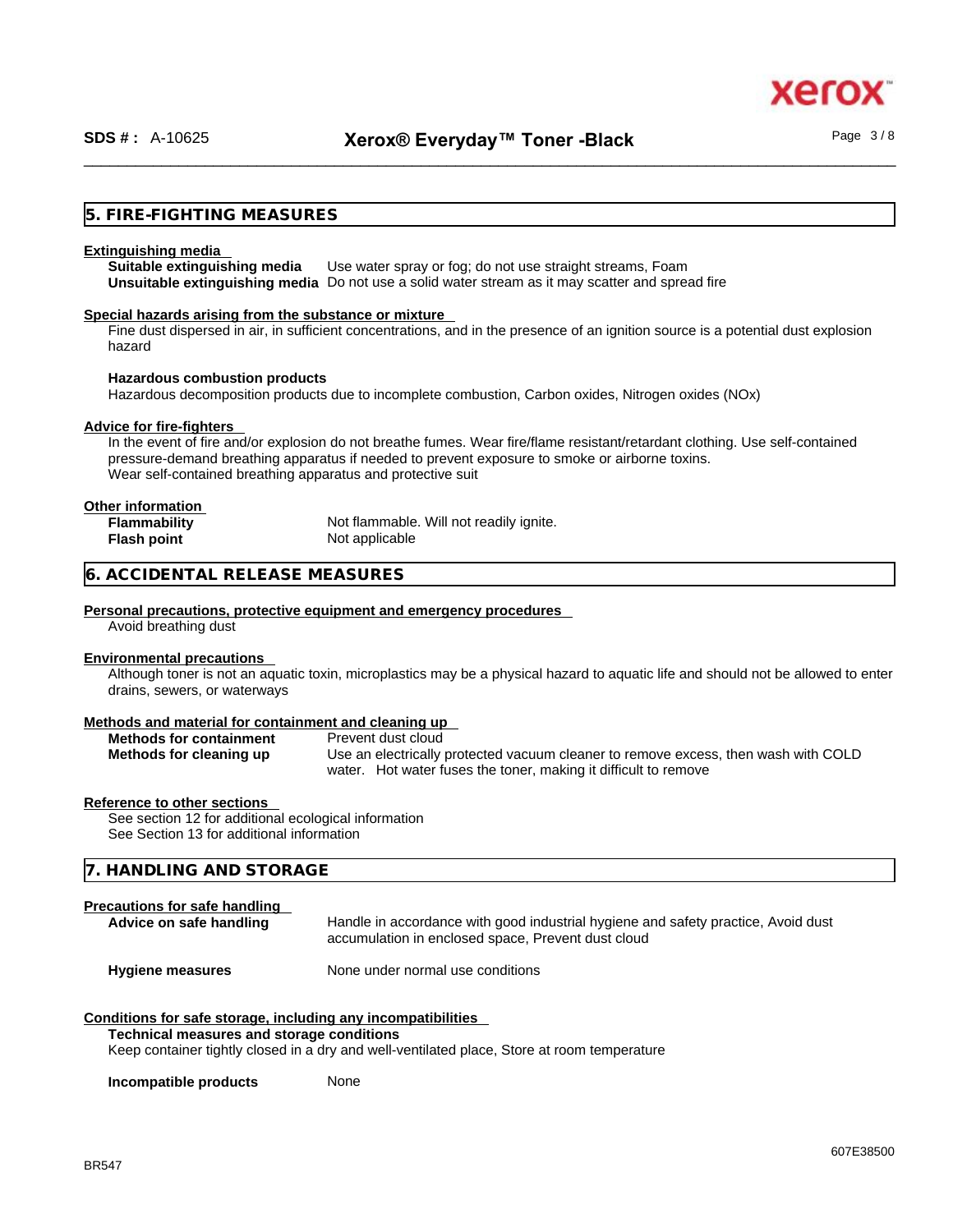Page 4 / 8

#### **Specific end uses**

Xerographic printing

#### **8. EXPOSURE CONTROLS/PERSONAL PROTECTION**

# **Control parameters Exposure Limits Xerox Exposure Limit<br>Xerox Exposure Limit**

ACGIH TLV TWA **10 mg/m<sup>3</sup> (inhalable particles) ACGIH TLV TWA** 3 mg/m<sup>3</sup> (respirable dust) **OSHA PEL TWA** 15 mg/m<sup>3</sup> (total dust) **OSHA PEL TWA** 5 mg/m<sup>3</sup> (respirable dust)  $2.5 \text{ mg/m}^3$  (total dust) **Xerox Exposure Limit** 0.4 mg/m<sup>3</sup> (respirable dust)

#### **Component Information**

| ----------------------------- |                                         |                                      |  |  |  |
|-------------------------------|-----------------------------------------|--------------------------------------|--|--|--|
| <b>Chemical Name</b>          | <b>ACGIH</b><br>.                       | <b>OSHA PF</b><br>--                 |  |  |  |
| Carbon black                  | $T$ $M\Delta$ .<br>, ma/m<br>гүүд. этну | ⊤WA∙<br>ma/m <sup>3</sup><br>$\cdot$ |  |  |  |

#### **Exposure controls**

**Engineering measures** None under normal use conditions

# **Individual protection measures, such as personal protective equipment (PPE)**

**Eye/Face protection** No special protective equipment required **Hand protection** No special protective equipment required **Skin and body protection** No special protective equipment required **Respiratory protection** No special protective equipment required. **Thermal hazards** None under normal processing

Keep out of drains, sewers, ditches and waterways

#### **Environmental Exposure Controls**

**Environmental Exposure Controls** 

# **9. PHYSICAL AND CHEMICAL PROPERTIES**

#### **Information on basic physical and chemical properties**

**Decomposition temperature** Not determined

| Appearance<br><b>Physical state</b><br>Color                                                                                                             | Powder<br>Solid<br><b>Black</b> |                                                                                                      | Odor<br><b>Odor threshold</b><br>рH | Faint<br>Not applicable<br>Not applicable |  |
|----------------------------------------------------------------------------------------------------------------------------------------------------------|---------------------------------|------------------------------------------------------------------------------------------------------|-------------------------------------|-------------------------------------------|--|
| <b>Flash point</b>                                                                                                                                       |                                 | Not applicable                                                                                       |                                     |                                           |  |
| <b>Melting / Freezing Point</b><br>Boiling point/range<br>Softening point                                                                                |                                 | Not applicable<br>Not applicable<br>49 - 60 $^{\circ}$ C                                             | 120 - 140 °F                        |                                           |  |
| <b>Evaporation rate</b><br><b>Flammability</b><br><b>Flammability Limits in Air</b>                                                                      |                                 | Not applicable<br>Not flammable. Will not readily ignite.<br>Not applicable                          |                                     |                                           |  |
| Vapor pressure<br>Vapor density<br><b>Specific gravity</b><br><b>Water solubility</b><br><b>Partition coefficient</b><br><b>Autoignition temperature</b> |                                 | Not applicable<br>Not applicable<br>$1 - 2$<br><b>Negligible</b><br>Not applicable<br>Not applicable |                                     |                                           |  |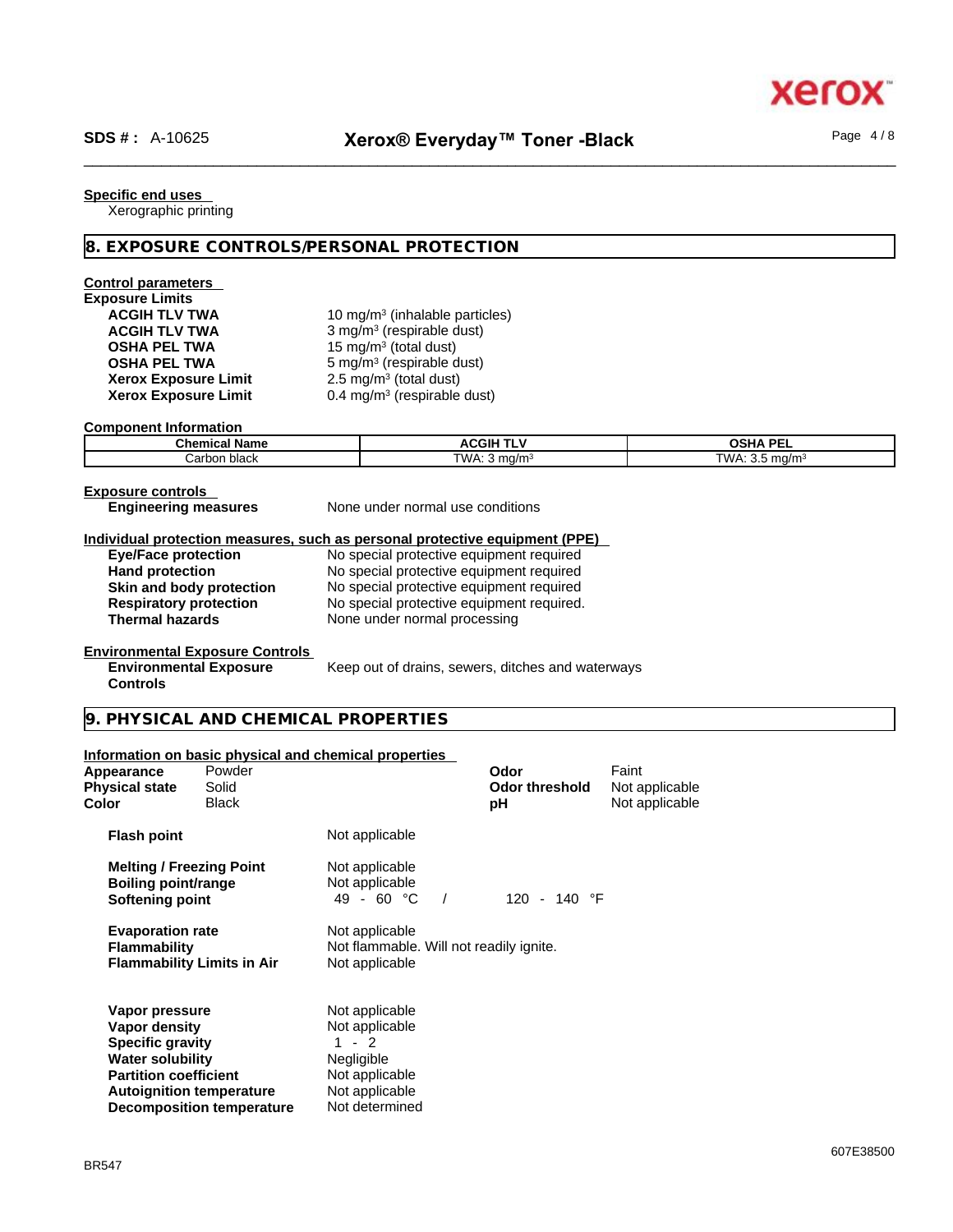# xero

Page 5 / 8

# \_\_\_\_\_\_\_\_\_\_\_\_\_\_\_\_\_\_\_\_\_\_\_\_\_\_\_\_\_\_\_\_\_\_\_\_\_\_\_\_\_\_\_\_\_\_\_\_\_\_\_\_\_\_\_\_\_\_\_\_\_\_\_\_\_\_\_\_\_\_\_\_\_\_\_\_\_\_\_\_\_\_\_\_\_\_\_\_\_\_\_\_\_\_ **SDS # :** A-10625 **Xerox® Everyday™ Toner -Black**

# **Viscosity Not applicable Explosive properties** Fine dust dispersed in air, in sufficient concentrations, and in the presence of an ignition source is a potential dust explosion hazard **Oxidizing properties** Not applicable

#### **Other information**

None

#### **10. STABILITY AND REACTIVITY**

#### **Reactivity**

No dangerous reaction known under conditions of normal use

#### **Chemical stability**

Stable under normal conditions.

#### **Possibility of hazardous reactions**

| <b>Hazardous reactions</b> | None under normal processing            |
|----------------------------|-----------------------------------------|
| Hazardous polymerization   | Hazardous polymerization does not occur |

#### **Conditions to avoid**

Prevent dust cloud. Fine dust dispersed in air, in sufficient concentrations, and in the presence of an ignition source is a potential dust explosion hazard.

#### **Incompatible Materials**

None

#### **Hazardous decomposition products**

None under normal use

#### **11. TOXICOLOGICAL INFORMATION**

*The toxicity data noted below is based on the test results of similar reprographic materials.* 

#### **Information on toxicological effects**

#### **Acute toxicity**

# **Product Information**

**No skin irritation, No eye irritation Oral LD50** > 5 g/kg (rat) **Dermal LD50**  $\rightarrow$  5 g/kg (rabbit)<br> **LC50 Inhalation**  $\rightarrow$  5 mg/L (rat. 4 h **LC50 Inhalation** > 5 mg/L (rat, 4 hr)

#### **Component Information**

| <b>Chemical Name</b> | <b>LC50</b> Inhalation   | <b>Dermal LD50</b>    | Oral LD50            |
|----------------------|--------------------------|-----------------------|----------------------|
| Amorphous silica     | Rat<br>>2.2 ma/L<br>- 11 | >2000 ma/ka<br>Rabbit | Rat<br>>5000 ma/ka   |
| Carbon black         |                          | Rabbit,<br>3 g/kg     | 15400 mg/kg<br>ˈ Rat |

| <b>Chronic toxicity</b>      |                                                                           |
|------------------------------|---------------------------------------------------------------------------|
| <b>Sensitization</b>         | No sensitization responses were observed                                  |
| <b>Neurological Effects</b>  | No information available                                                  |
| Target organ effects         | None known                                                                |
| <b>CMR Effects</b>           |                                                                           |
| <b>Mutagenic effects</b>     | Not mutagenic in AMES Test                                                |
| <b>Reproductive toxicity</b> | This product does not contain any known or suspected reproductive hazards |
| Canalis a maintaine          | Con "Other Information" in this section                                   |

| arcinoqenicity.      | əee<br>Julei<br><b>INDITIATION</b> | III UNS SECUON. |             |
|----------------------|------------------------------------|-----------------|-------------|
| <b>Chemical Name</b> |                                    | <b>NTF</b>      | <b>IADC</b> |
| Carbon black         |                                    |                 | 2Β          |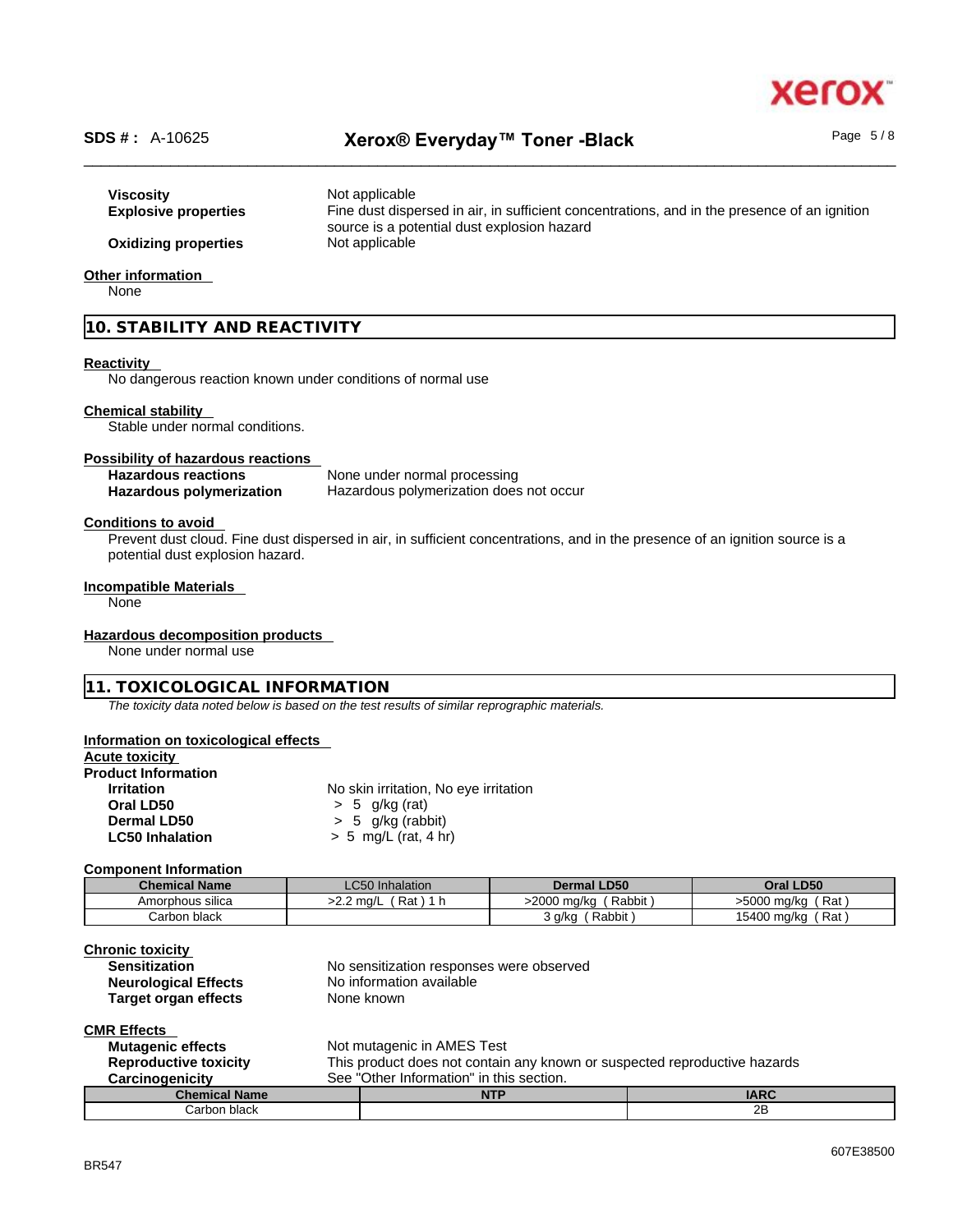xerc

#### **Other information**

The IARC (International Agency for Research on Cancer) has listed carbon black as "possibly carcinogenic to humans". However, Xerox has concluded that the presence of carbon black in this mixture does not present a health hazard. The IARC classification is based on studies evaluating pure, "free" carbon black. In contrast, toner is a formulation composed of specially prepared polymer and a small amount of carbon black (or other pigment). In the process of making toner, the small amount of carbon black becomes encapsulated within a matrix. Xerox has performed extensive testing of toner, including a chronic bioassay (test for potential carcinogenicity). Exposure to toner did not produce evidence of cancer in exposed animals. The results were submitted to regulatory agencies and published extensively.

| Other toxic effects      |                |  |
|--------------------------|----------------|--|
| <b>Aspiration Hazard</b> | Not applicable |  |
| Other adverse effects    | None known     |  |

#### **Information on other hazards**

**Endocrine disrupting properties** This product does not contain any known or suspected endocrine disruptors

#### **12. ECOLOGICAL INFORMATION**

#### **Toxicity**

On available data, the mixture / preparation is not harmful to aquatic life

#### **Component Information**

| <b>Chemical Name</b> | <b>Toxicity to algae</b>                                   | <b>Toxicity to fish</b>                      | <b>Toxicity to</b><br>microorganisms | Toxicity to daphnia and<br>other aquatic invertebrates |
|----------------------|------------------------------------------------------------|----------------------------------------------|--------------------------------------|--------------------------------------------------------|
| Amorphous silica     | 440 mg/L EC50 72 h<br>(Pseudokirchneriella<br>subcapitata) | $LC50 = 5000$ mg/L<br>Brachydanio rerio 96 h |                                      | $EC50 = 7600$ mg/L 48 h                                |
| Carbon black         |                                                            |                                              |                                      | EC50 > 5600 mg/L 24 h                                  |

#### **Persistence and degradability**

Not readily biodegradable

#### **Bioaccumulative potential**

Bioaccumulation is unlikely

#### **Mobility in soil**

Insoluble in water

#### **Results of PBT and vPvB assessment**

This substance is not considered to be persistent, bioaccumulating nor toxic (PBT)

#### **Endocrine disrupting properties**  This product does not contain any known or suspected endocrine disruptors

### **Other adverse effects**

Although toner is not an aquatic toxin, microplastics may be a physical hazard to aquatic life and should not be allowed to enter drains, sewers, or waterways.

#### **13. DISPOSAL CONSIDERATIONS**

#### **Waste treatment methods**

| <b>Waste Disposal Methods</b> | Can be landfilled or incinerated, when in compliance with local regulations If incineration is<br>to be carried out, care must be exercised to prevent dust clouds forming. |
|-------------------------------|-----------------------------------------------------------------------------------------------------------------------------------------------------------------------------|
| Contaminated packaging        | No special precautions are needed in handling this material                                                                                                                 |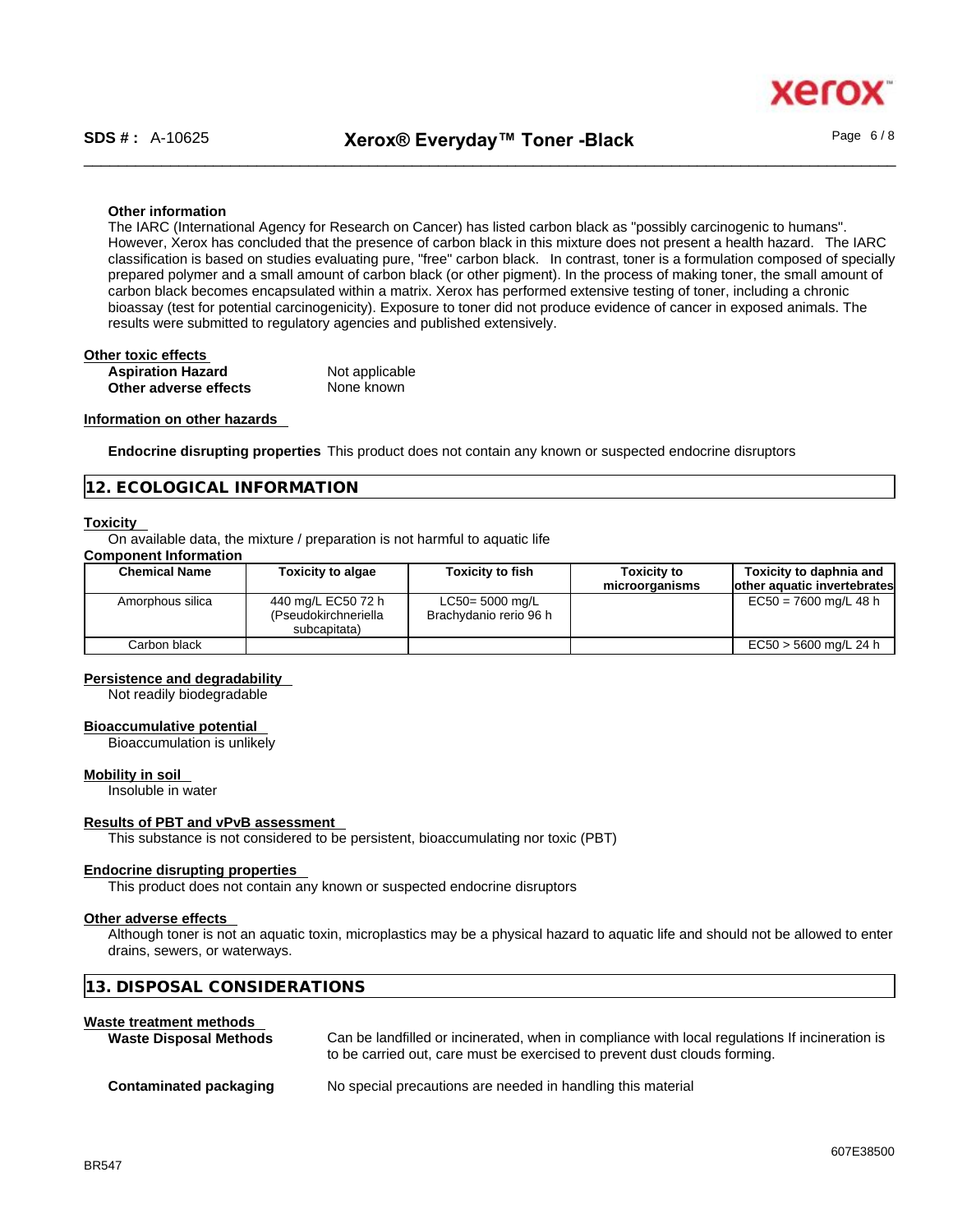

**Other information** Although toner is not an aquatic toxin, microplastics may be a physical hazard to aquatic life and should not be allowed to enter drains, sewers, or waterways.

#### **14. TRANSPORT INFORMATION**

This material is not subject to regulation as a hazardous material for shipping

#### **15. REGULATORY INFORMATION**

#### **Safety, health and environmental regulations/legislation specific for the substance or mixture**

#### **OSHA Regulatory Status**

This product is an article which contains a mixture / preparation in powder form. Safety information is given for exposure to the article as sold and used by the customer. Intended use of the product is not expected to result in exposure to the mixture / preparation based on the packaging and method of dispensing.

While this material is not considered hazardous by the OSHA hazard Communication Standard (29 CFR 1910.1200), this SDS contains valuable information for the safe handling and proper use of the product. This SDS should be retained and made available to employees and other users of this product.

#### **Canada**

This product has been classified in accordance with the hazard criteria of the Hazardous Products Regulations (HPR), and the SDS contains all the information required by the HPR.

#### **International Inventories**

| TSCA            | Complies |
|-----------------|----------|
| <b>DSL/NDSL</b> | Complies |

### **U.S. Federal Regulations**

#### **SARA 313**

Section 313 of Title III of the Superfund Amendments and Reauthorization Act of 1986 (SARA). This product does not contain any chemicals which are subject to the reporting requirements of the Act and Title 40 of the Code of Federal Regulations, Part 372 **Clean Water Act**

This product is not regulated as a pollutant pursuant to the Clean Water Act (40 CFR 122.21 and 40 CFR 122.42).

#### **Clean Air Act,Section 112 Hazardous Air Pollutants (HAPs) (see 40 CFR 61)**

This product is not regulated as a hazardous air pollutant (HAPS) under Section 112 of the Clean Air Act Amendments of 1990. **CERCLA**

This material, as supplied, does not contain any substances regulated as hazardous substances under the Comprehensive Environmental Response Compensation and Liability Act (CERCLA) (40 CFR 302) or the Superfund Amendments and Reauthorization Act (SARA) (40 CFR 355). There may be specific reporting requirements at the local, regional, or state level pertaining to releases of this material

#### **US State Regulations**

#### **California Proposition 65**

Carbon black is regulated under California Proposition 65 only if in the form of "airborne, unbound particles of respirable size". Toner products do not contain carbon black in the form of "airborne, unbound particles of respirable size". Therefore, the requirements of Proposition 65 do not apply to this product.

| _____<br>Chemic<br>∵Name<br>. посл | $\sim$<br>CAS<br>N0. | Californi <sup>-</sup><br>65<br>----<br>60 O |
|------------------------------------|----------------------|----------------------------------------------|
| شcarbon.                           | $\sim$               | Jarcinoden                                   |
| ⊧black                             | $-86-4$              | ar                                           |

#### **U.S. State Right-to-Know Regulations**

Although this product contains substances included in some U.S. State Right-to-Know regulations, the particles are bound in a unique matrix and, therefore, the product does not pose any specific hazard.

#### **16. OTHER INFORMATION**

**Issuing Date** 2021-02-08